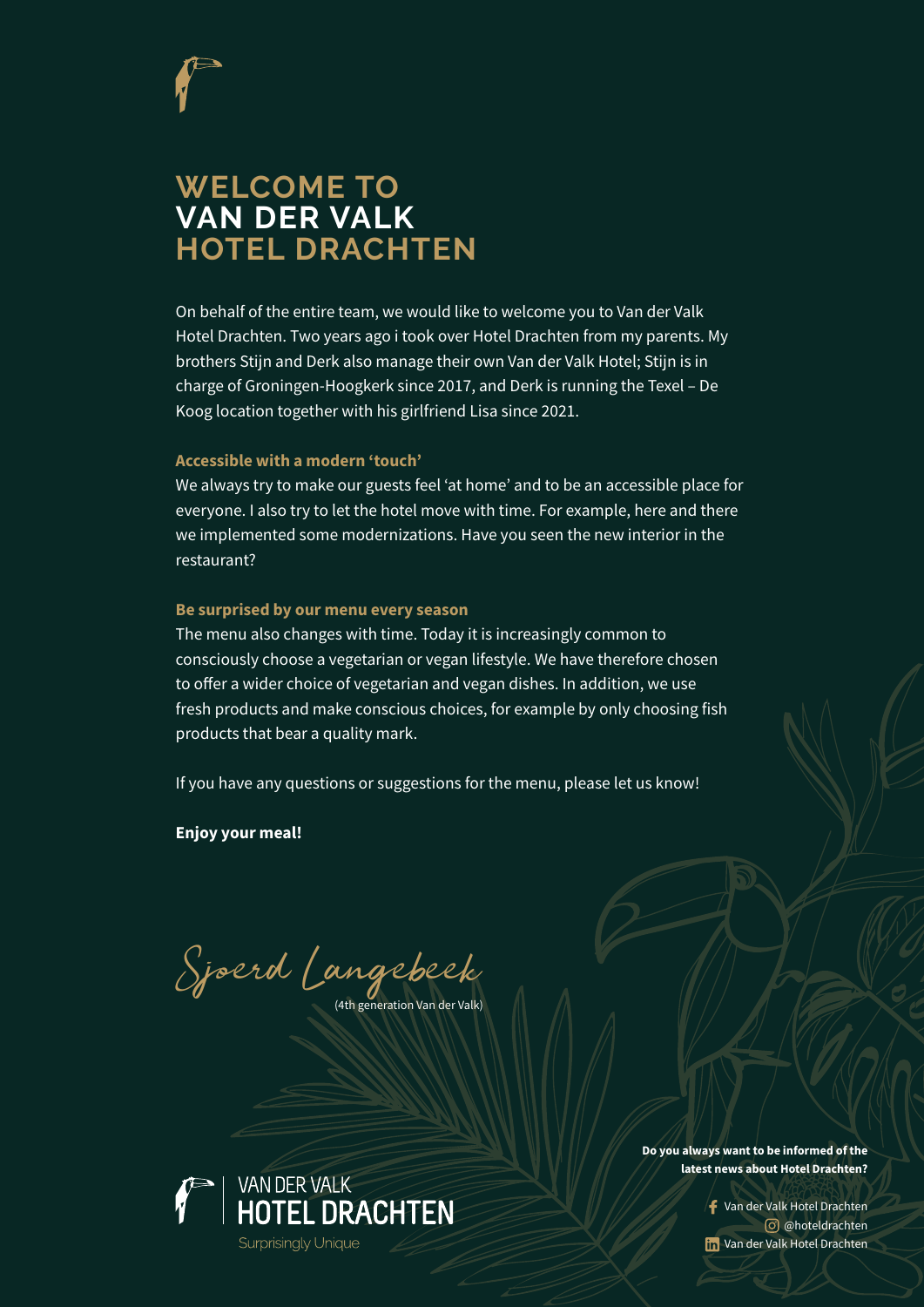# $\int_0^\infty$ **LUNCH DISHES**

BETWEEN 10.00 - 17.00

# **SANDWICHES**

| <b>CARPACCIO</b><br>Beef Carpaccio   italian bun   rocket lettuce   truffle mayonnaise   sundried tomato  <br>parmesan cheese   capers  | 13.75     |
|-----------------------------------------------------------------------------------------------------------------------------------------|-----------|
| <b>SALMON</b><br>Smoked salmon   red onion chutney   beetroot   green apple   wheat- or white bread                                     | 13.75     |
| <b>ITALIAN BUN "HEKSENKAAS"</b><br>Heksenkaas   serrano ham   tomato   lettuce                                                          | 12.25     |
| <b>WRAP CHICKEN</b><br>Piri piri chicken   cucumber   avocado   tomato   lettuce   honey-mustard sauce                                  | 10.25     |
| NAANBREAD $\mathcal V$<br>Vegetables of the season   pine nuts   avocado   lettuce   crema di balsamico                                 | 13.00     |
| <b>OX SAUSAGE</b><br>Ox sausage   quail egg   beet   piccalilly   pickled onion   wheat- or white bread                                 | 13.25     |
| <b>SALADS</b>                                                                                                                           |           |
| FALAFEL SALAD $\mathcal V$<br>Falafel   mixed lettuce   mango   avocado   grilled bell pepper  <br>toasted almonds   spicy oil dressing | 13.75     |
| <b>SALAD GOAT CHEESE VO</b><br>Goat cheese croquettes   mixed lettuce   walnuts   roasted tomato   bacon  <br>red onion   herb dressing | 14.50     |
| <b>SOUPS</b>                                                                                                                            |           |
| <b>TOMATO SOUP</b> $\mathcal V$<br>Italian herbs   basil                                                                                | 7.00      |
| <b>MUSTARDSOUP</b><br>Frisian dried sausage                                                                                             | 7.00      |
| <b>SOUP OF THE WEEK</b>                                                                                                                 | DAY PRICE |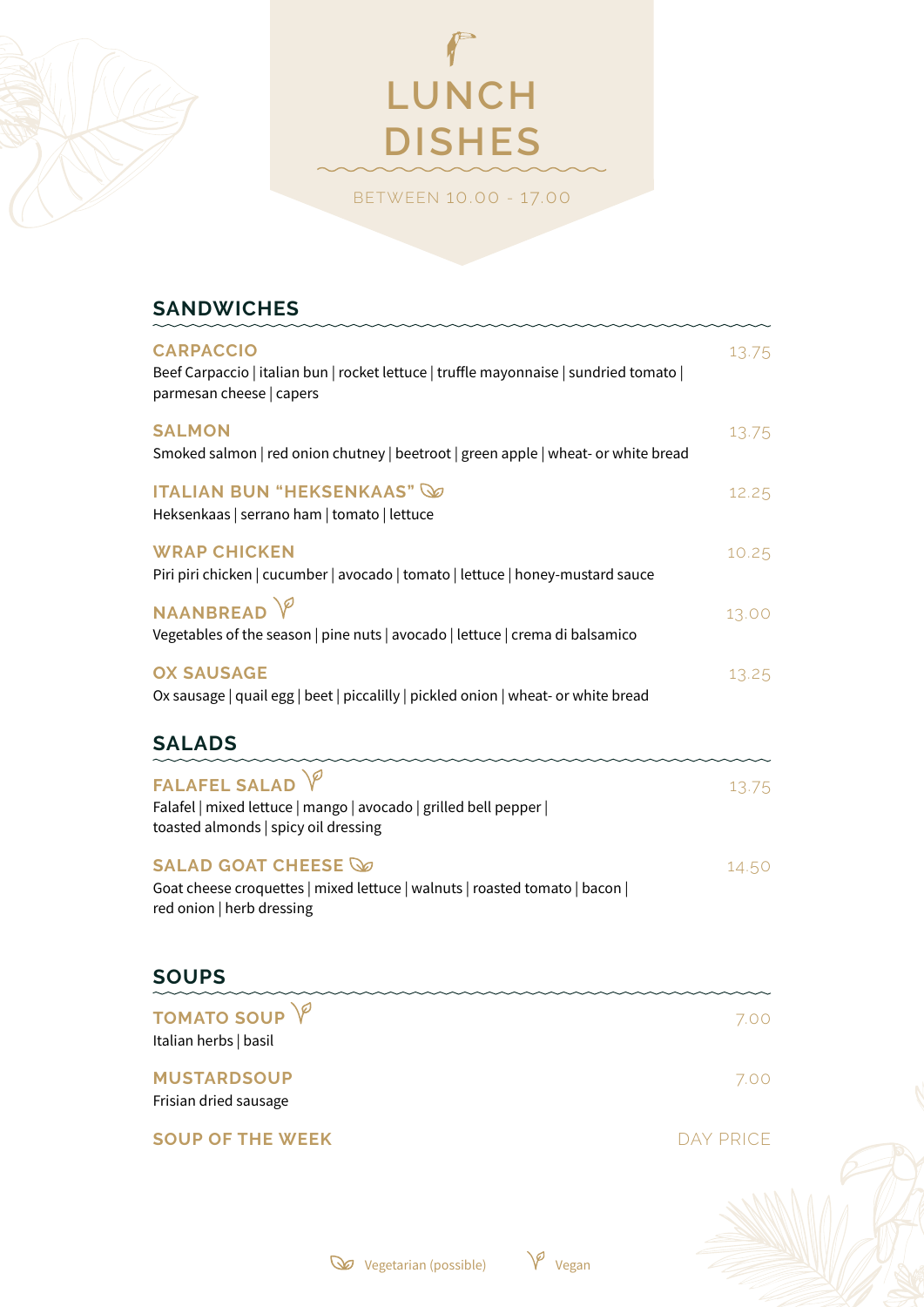# $\int_{0}^{\infty}$ **LUNCH DISHES**



BETWEEN 10.00 - 17.00

# **HOT LUNCH ITEMS**

| <b>TOSTI</b><br>Pulled chicken   red onion chutney   cheese   sriracha mayonnaise                                                     | 9.50  |
|---------------------------------------------------------------------------------------------------------------------------------------|-------|
| <b>HAMBURGER</b><br>Black angus burger   bun   cheese   bacon   tomato   pickles   sriracha mayonnaise                                | 16.75 |
| FALAFEL <sup>W</sup><br>Falafel   bun   sweet and sour cucumber   feta cheese   tomato   lettuce   tzatziki                           | 14.75 |
| <b>SCRAMBLED EGGS SALMON</b><br>Scrambled eggs   Salmon   Spring onion   wheat- or white bread                                        | 12.50 |
| <b>FRIED EGGS W</b><br>Three fried eggs   ham and/or cheese   wheat- or white bread                                                   | 10.50 |
| <b>FRIED EGGS SPECIAL</b><br>Beef carpaccio   three fried eggs   rocket lettuce   sundried tomato   capers  <br>wheat- or white bread | 12.50 |
| <b>CHICKEN SATAY</b><br>Marinated chicken thigh   peanut sauce   prawn crackers   seroendeng   fries  <br>mayonnaise                  | 15.50 |
| <b>BEEF CROQUETTES</b><br>Two beef croquettes   mustard   wheat- or white bread                                                       | 9.50  |
| <b>VEGETABLE CROQUETTES</b><br>Two vegetable croquettes   mustard   wheat- or white bread                                             | 9.50  |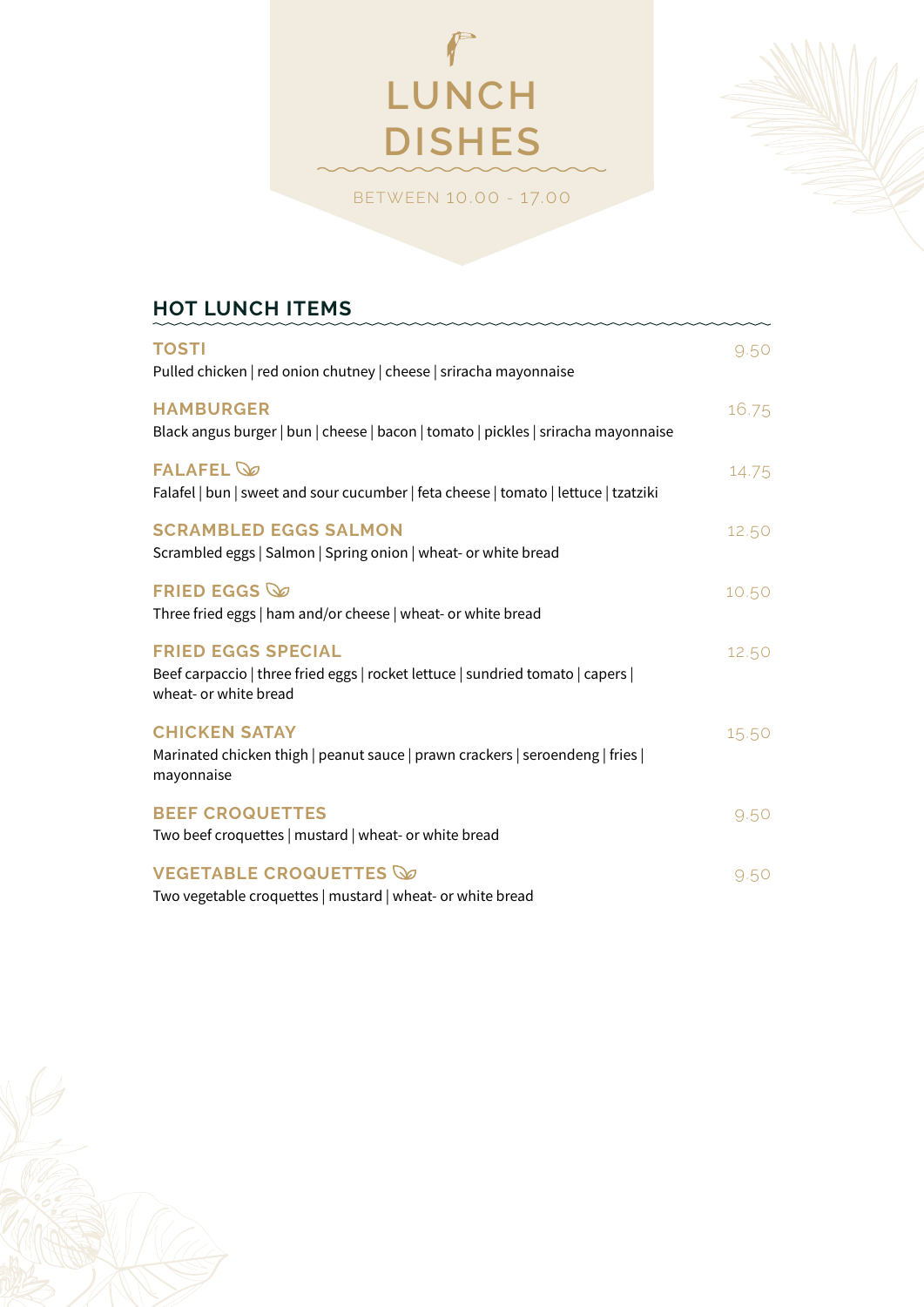

BETWEEN 12.00 - 22.00

# **APPETIZERS**

| <b>BREAD</b><br>Italian bun   herb butter   pesto                                                                                       | 5.25  |
|-----------------------------------------------------------------------------------------------------------------------------------------|-------|
| <b>CARPACCIO ROLL</b><br>Beef carpaccio   rocket lettuce   truffle mayonnaise   sundried tomato  <br>parmesan cheese   capers           | 13.50 |
| FALAFEL SALAD $\mathcal V$<br>Falafel   mixed lettuce   mango   avocado   grilled bell pepper   toasted almonds  <br>spicy oil dressing | 10.75 |
| <b>PRAWN CROQUETTES</b><br>Three prawn croquettes   wakame   Dutch shrimp   crayfish  <br>sweet and sour cucumber   cocktail sauce      | 12.25 |
| <b>GOAT CHEESE SALAD W</b><br>Goat cheese croquettes   mixed lettuce   walnuts   roasted tomato   bacon  <br>red onion   herb dressing  | 11.75 |
| <b>DUO SALMON</b><br>Marinated Salmon   smoked salmon   beet   green apple   red onion chutney                                          | 13.25 |
| <b>STEAK TARTARE</b><br>Ox sausage steak tartare   little gem   roasted cauliflower   pickled onion  <br>truffle mayonnaise             | 12.25 |
| <b>SERRANOHAM</b><br>Mozzarella   herb crostini   sun dried tomato   crema di balsamico                                                 | 13.75 |
| <b>SOUPS</b>                                                                                                                            |       |
| <b>TOMATO SOUP</b> $\mathcal V$                                                                                                         | 7.00  |

Italian herbs | basil **MUSTARDSOUP** 7.00 Frisian dried sausage **SOUP OF THE WEEK DAY PRICE**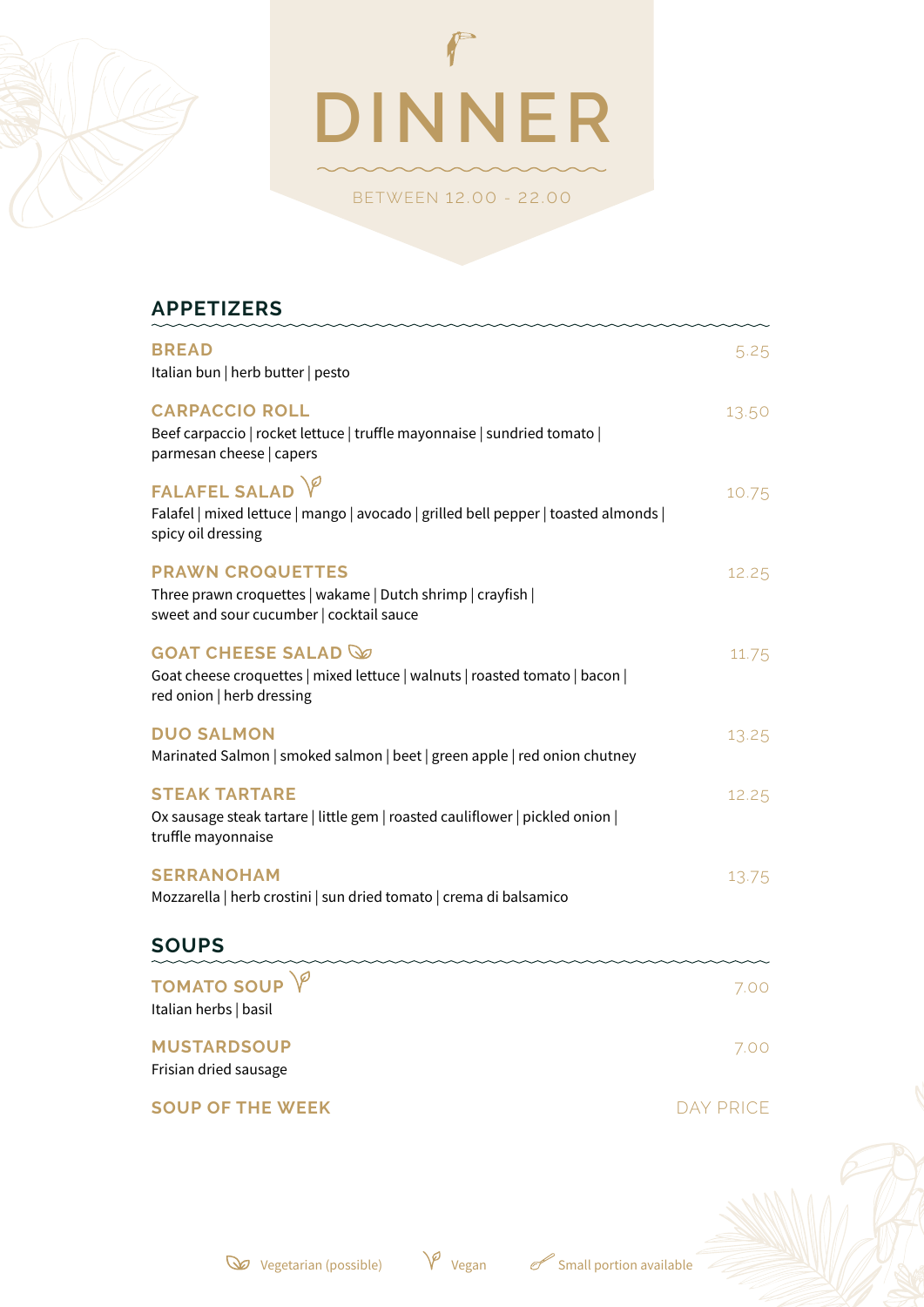**DINNER**



BETWEEN 12.00 - 22.00

#### **MAIN DISHES**

| <b>CATCH OF THE WEEK</b>                                                                                | <b>DAY PRICE</b> |
|---------------------------------------------------------------------------------------------------------|------------------|
| <b>MEAT OF THE WEEK</b>                                                                                 | <b>DAY PRICE</b> |
| <b>SEA BREAM</b><br>Pan fried sea bream   roasted tomato   spring onion   tzatziki                      | $22.50$   19.25  |
| <b>SALMON</b><br>Pan fried salmon   herb risotto   wild garlic sauce                                    | 24.00            |
| <b>VEGETABLE STRUDEL Veralle</b><br>Spinach   bell pepper   zucchini   pecan nuts   dates   feta cheese | 19.50   16.75    |
| YELLOW CURRY P<br>Jackfruit   snow peas   bell pepper   quorn   coconut milk   noodles   cashew nuts    | 18.50            |
| <b>PENNE ALL 'ARRABBIATA VO</b><br>Penne   tomato sauce   roasted tomato   parmesan cheese   basil      | 18.75            |
| <b>OPEN CORDON BLEU</b><br>Pork schnitzel   ham   cheese                                                | 21.50            |
| <b>TOURNEDOS</b><br>Pan fried tournedos 180gr   mushroom- or pepper sauce                               | 26.75            |
| <b>CHICKEN ROULEAU</b><br>Chicken rouleau   pesto   sundried tomato   bacon   tomato salsa              | $21.75$   19.25  |
| <b>RIB-EYE</b><br>Grilled rib-eye 250gr   herb butter                                                   | 29.50            |
| <b>LEG OF LAMB</b><br>Roasted leg of lamb   wild garlic sauce                                           | 21.50            |

Needless to say, we also serve the van der Valk classics: Pork tenderloin and the pork schnitzel, served with a sauce of your choice (mushroom, pepper or remoulade sauce).

All main courses are served with fresh salad, French fries and mayonnaise. We only serve apple sauce upon request. You can order all side dishes free of charge.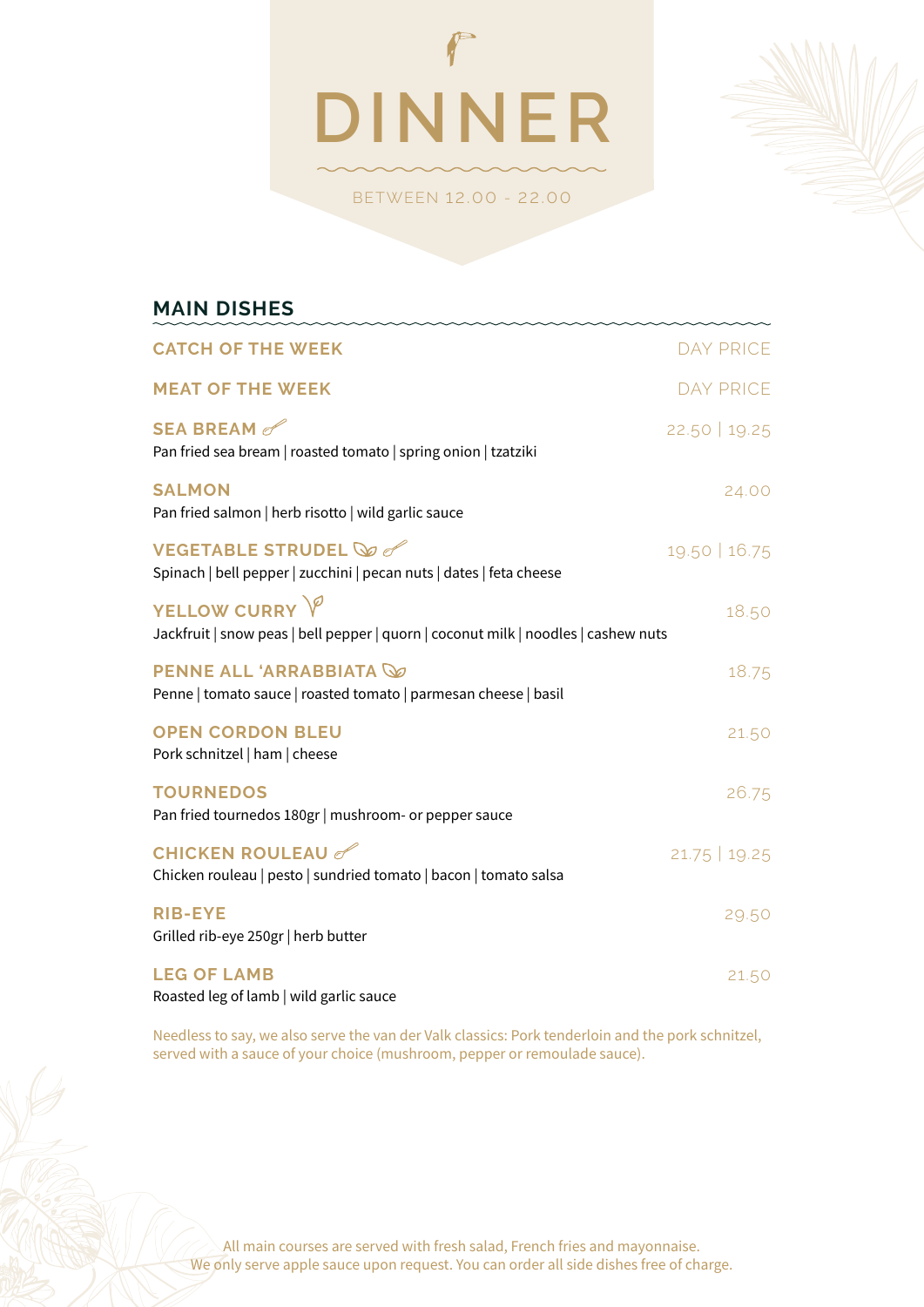

BETWEEN 12.00 - 22.00

# **DESSERT**

| <b>DAME BLANCHE</b>                                                                                           | 8.00    |
|---------------------------------------------------------------------------------------------------------------|---------|
| Vanilla ice cream   chocolate sauce   crumble   whipped cream<br><b>Optional</b> eggnog topping               | $+1.50$ |
| RASPBERRY MOUSSE P<br>Puffed rice   Raspberry sorbet ice cream   red fruit coulis                             | 9.75    |
| <b>HOME MADE BROWNIE</b><br>Pure chocolate   salted caramel sauce   vanilla ice                               | 8.25    |
| <b>PARFAIT</b><br>Orange   chocolate mousse   crumble                                                         | 8.00    |
| <b>BORDALOU</b><br>Apple Pie   yogurt-forest fruit ice cream   whipped cream                                  | 8.75    |
| <b>TRIO ICE CREAM</b><br>Three scoops of ice cream   crumble   whipped cream                                  | 8.50    |
| <b>CHEESE PLATTER</b><br>Four local cheeses   fig compote   bread filled with fig, raisins, walnuts and dates | 12.50   |

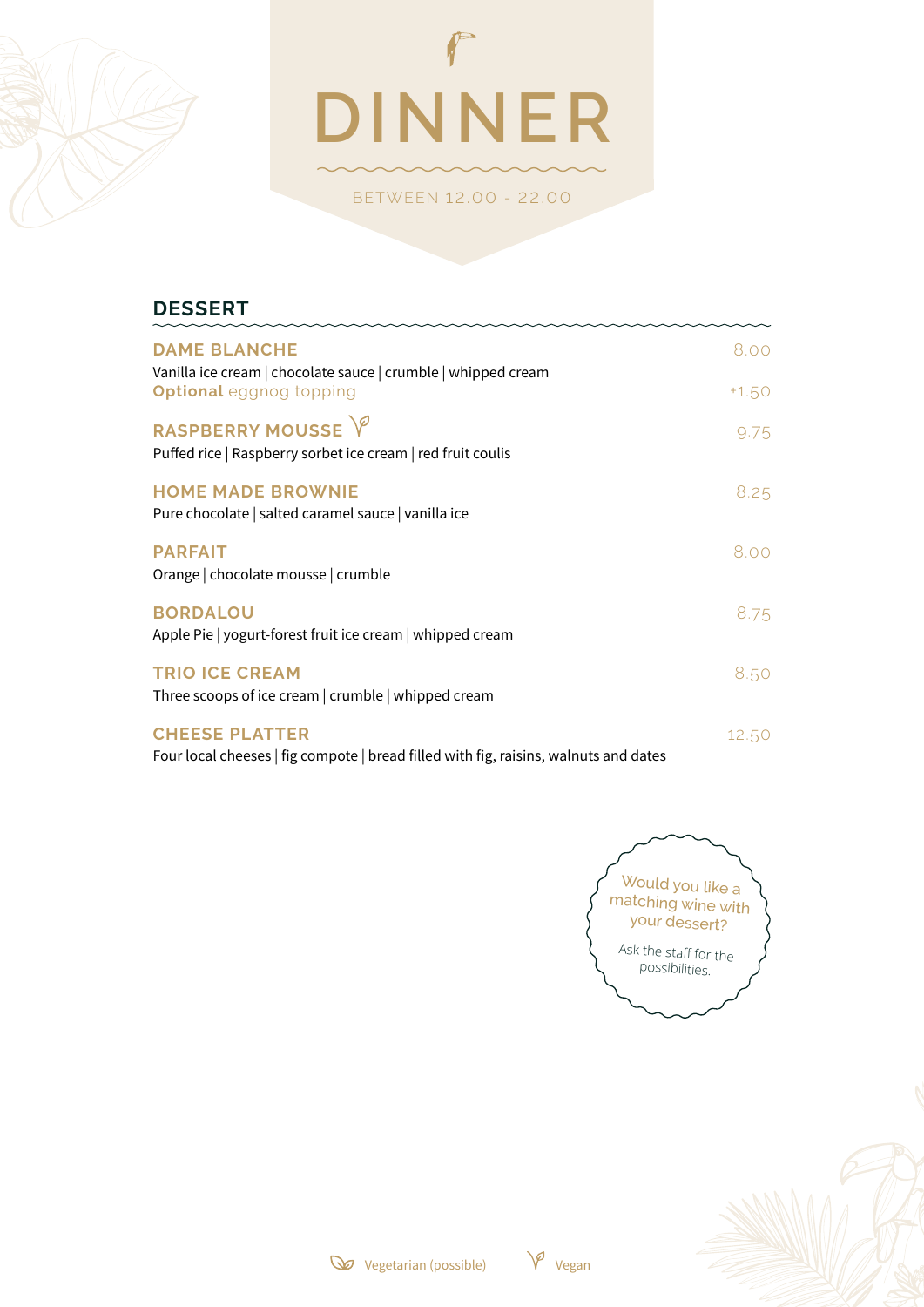# **PACKAGE MENU**



# **APPETIZERS**

**BREAD** Italian bun | herb butter | pesto

# **FALAFEL SALAD**

Falafel | mixed lettuce | mango | avocado | grilled bell pepper | toasted almonds | spicy oil dressing

#### **CARPACCIO ROLL**

Beef carpaccio | rocket lettuce | truffle mayonnaise | sundried tomato | parmesan cheese | capers

# **SOUPS**

**TOMATO SOUP** 

Italian herbs | basil

# **MUSTARDSOUP**

Frisian dried sausage

#### **SOUP OF THE WEEK**



# **MAIN DISHES**

#### **VEGETABLE STRUDEL**

Spinach | bell pepper | zucchini | pecan nuts | dates | feta cheese

**SALMON** Pan fried salmon | herb risotto | wild garlic sauce

**SCHNITZEL**  Pork Schnitzel | mushroom- or pepper sauce

#### **PORK TENDERLOIN**

Pan fried pork tenderloin | mushroom- or pepper sauce

#### **CHICKEN ROULEAU**

Chicken rouleau | pesto | sundried tomato | bacon | tomato salsa

**OPEN CORDON BLEU** Pork schnitzel | ham | cheese

**YELLOW CURRY**  Jackfruit | snow peas | bell pepper | quorn | coconut milk | noodles | cashew nuts

# **DESSERT**

#### **DAME BLANCHE**

Vanilla ice cream | chocolate sauce | crumble | whipped cream **Optional** eggnog topping  $+1.50$ 

#### **BORDALOU**

Apple Pie | yogurt-forest fruit ice cream | whipped cream

**TRIO ICE CREAM** Three scoops of ice cream | crumble | whipped cream

#### **COFFEE OR TEA WITH CHOCOLATE BONBON**

All main courses are served with fresh salad, French fries and mayonnaise. We only serve apple sauce upon request. You can order all side dishes free of charge.



 $\bigotimes$  Vegetarian (possible)  $\bigvee^{\varphi}$  Vegan  $\mathscr{O}$  Small portion available